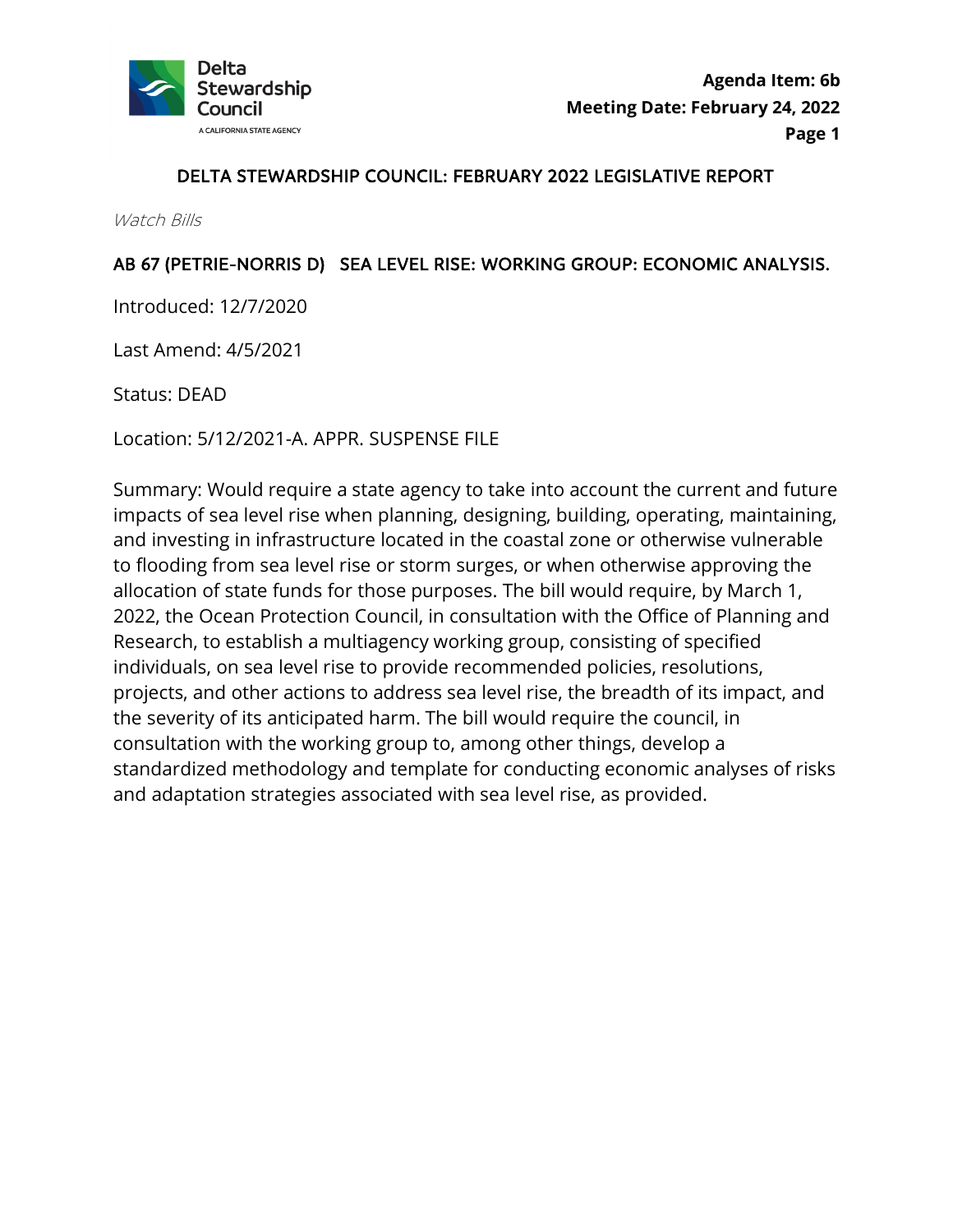**Agenda Item: 6b Meeting Date: February 24, 2022 Page 2** 

# AB 979 (FRAZIER – D) SACRAMENTO-SAN JOAQUIN DELTA: PROJECTS: SEA LEVEL RISE ANALYSIS REPORT

Introduced: 2/18/2021

Last Amend: 4/13/2021

Status: DEAD

Location: 4/27/2021-A. APPR.

 require any individual or entity that undertakes a project, as defined, within the Delta Summary: The Sacramento-San Joaquin Delta Reform Act of 2009, provides that it is the policy of the state to, among other things, reduce reliance on the Sacramento-San Joaquin Delta in meeting California's future water supply needs through a statewide strategy of investing in improved regional supplies, conservation, and water use efficiency. Current law establishes the Delta Stewardship Council, which is required to develop, adopt, and commence implementation of a comprehensive management plan, known as the Delta Plan, for the Sacramento-San Joaquin Delta. This bill would to complete a report analyzing the impact of sea level rise on the project.

## AB 2101 (FLORA - R) WHOLE ORCHARD RECYCLING PROJECTS: CARBON OFFSETS.

Introduced: 2/14/2022

Last Amend: N/A

Status: A. Desk

 Air Resources Board as the state agency charged with monitoring and regulating regulation to achieve the maximum technologically feasible and cost-effective Summary: The California Global Warming Solutions Act of 2006 designates the State sources of emissions of greenhouse gases. The state board is required to ensure that statewide greenhouse gas emissions are reduced to at least 40% below the 1990 level by 2030. The act requires the state board, on or before January 1, 2011, to adopt greenhouse gas emissions limits and emissions reduction measures by reductions in greenhouse gas emissions in furtherance of achieving the statewide greenhouse gas emissions limit. The act authorizes the state board to include the use of market-based compliance mechanisms in regulating greenhouse gas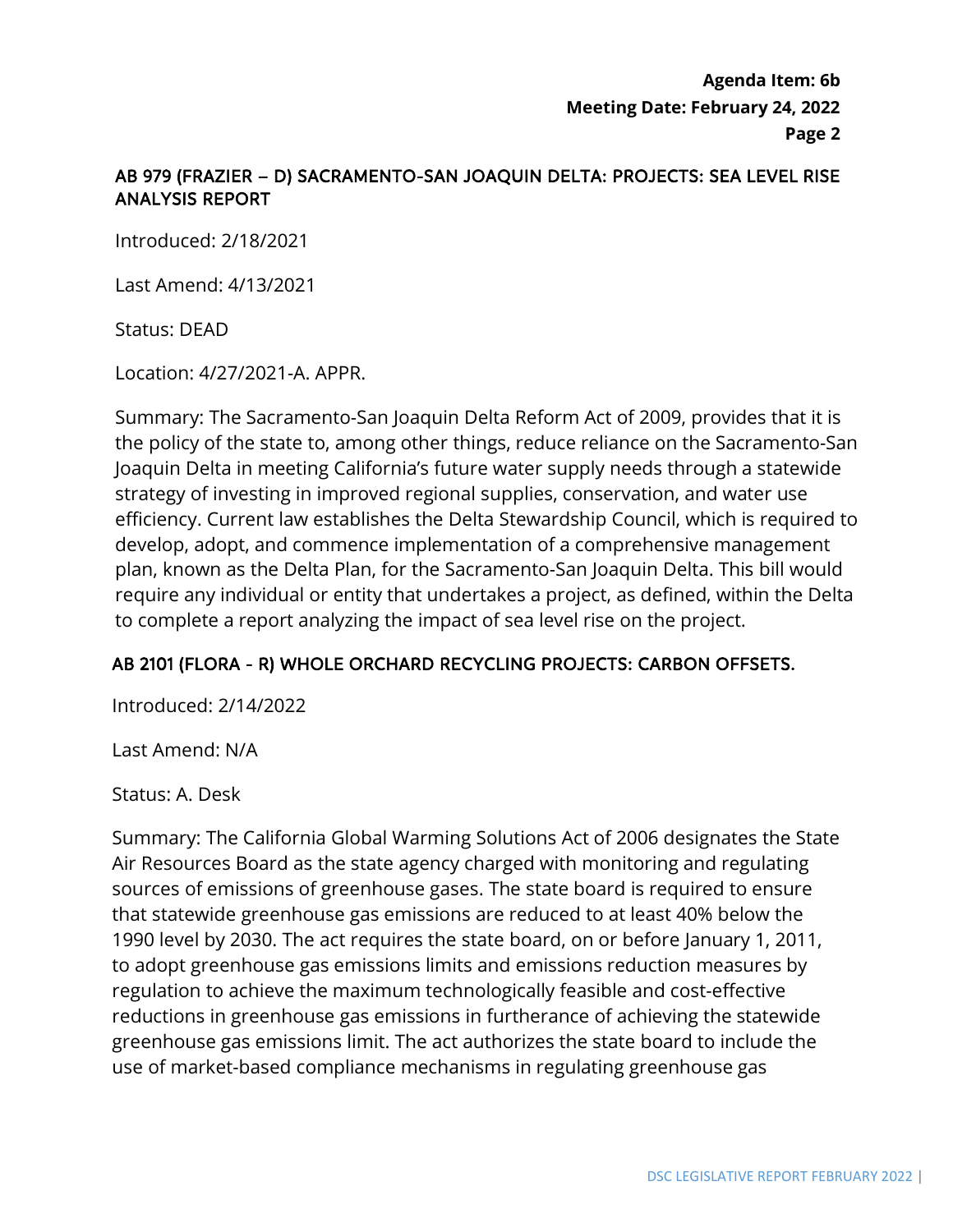# **Agenda Item: 6b Meeting Date: February 24, 2022 Page 3**

emissions. This bill would establish, for purposes of compliance with the act, the amount of offset credits attributable to a whole orchard recycling project.

## SB 230 (PORTANTINO - D) STATE WATER RESOURCES CONTROL BOARD: CONSTITUENTS OF EMERGING CONCERN PROGRAM.

Introduced: 1/19/2021

Status: Passed Senate (37-0)

Location: 1/26/2022-A. Desk

 Concern in Drinking Water Program for 5 years to assess the state of information date, the Science Advisory Panel for 3 years to review and provide recommendations to the state board on CECs for further action, among other duties. The bill would require the state board to provide a final report to the Summary: Would require the State Water Resources Control Board to establish, maintain, and direct a dedicated program called the Constituents of Emerging and recommend areas for further study on, among other things, the occurrence of constituents of emerging concern (CEC) in drinking water sources and treated drinking water. The bill would require the state board to convene, by an unspecified Legislature by June 1, 2026, on the work conducted by the panel.

## SB 351 (CABALLERO - D) WATER INNOVATION ACT OF 2021.

Introduced: 2/9/2021

Last Amend: 4/20/2021

Status: DEAD

Location: 5/10/2021-S. APPR. SUSPENSE FILE

 purposes of providing for the orderly and efficient administration of the water Summary: Current law establishes the State Water Resources Control Board for the resources of the state. This bill, the Water Innovation Act of 2021, would create the Office of Water Innovation at the California Water Commission for the furtherance of new technologies and other innovative approaches in the water sector. The bill would require the office, by December 31, 2023, to take specified measures to